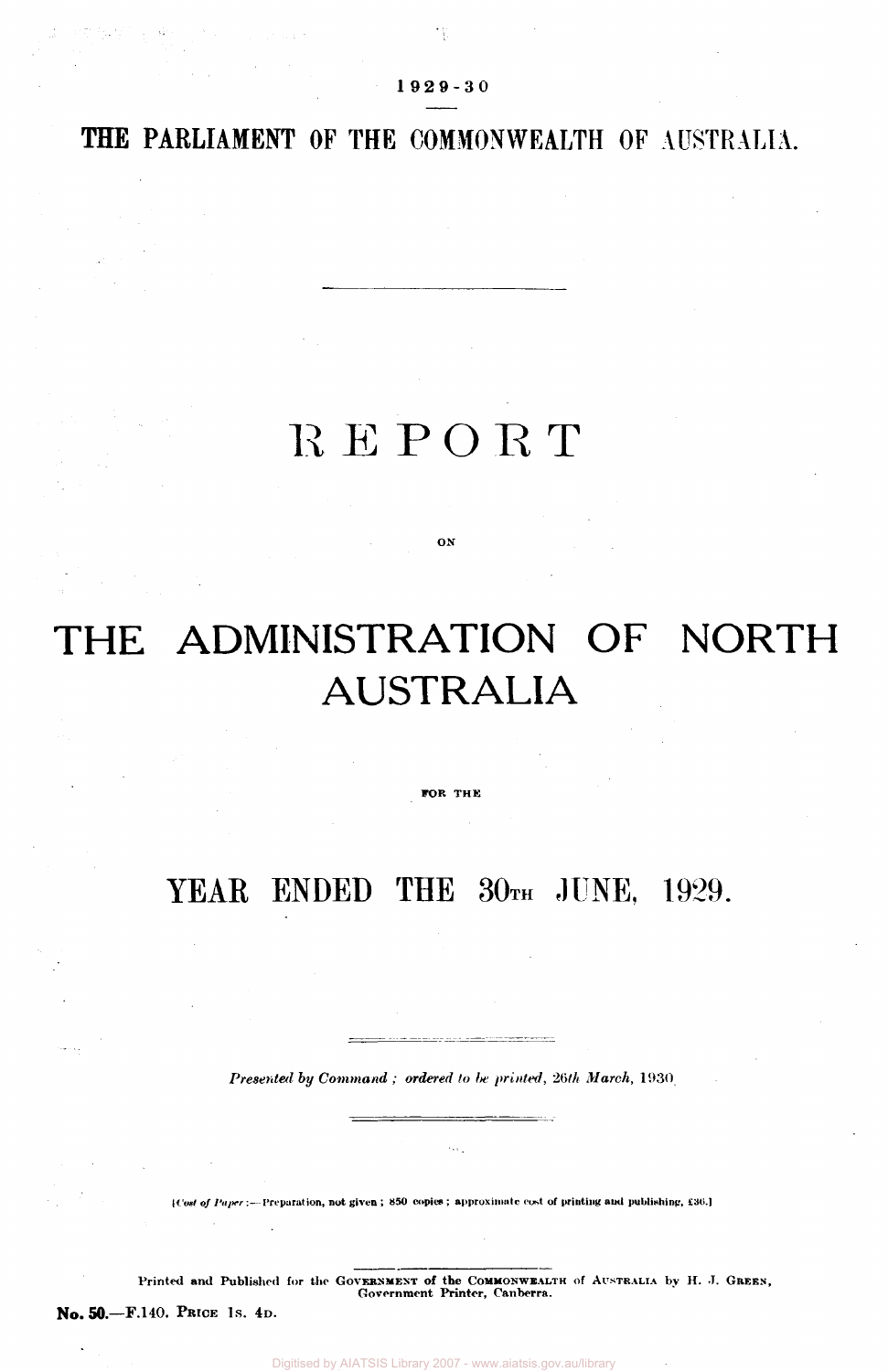#### EDUCATION.

The Supervisor's report shows that the number of children being educated during the year was 307, and that the average attendance was 207.2.

Periodical medical and dental examinations are to be carried out in future and religious instruction is to be given by the clergymen of the North.

The two scholarships holders at the Southport School are doing well both in scholastics and athletics. This year the winner of the scholarship was Evelyn Winifred Dalton, who is now attending the Brisbane Girls' Grammar School.

#### STOCK BRANCH.

Although the season has been fairly dry, cattle from some of the holdings realized high prices in Adelaide.

Cattle inspected on the Barkly tablelands looked well and were free from tick. There was a total absence of the buffalo fly.

Included in the report of the Chief Inspector of Stock is the annual return of stock in this Territory.

#### DINGO FUND.

Rewards paid for scalps amounted to £1,218 15s., other expenditure being £7 19s. 9d., whilst the collections credited to the fund totalled £661 13s. 9d.

#### AGRICULTURE.

The inspector reports a record year for the progress of industry on the land, the chief crop being peanuts, which are equal to, if not better than, any peanuts grown elsewhere in Australia.

Broom millet grown in the North was sold in Sydney at £52 per ton.

The amount of cotton produced was only one ton, the growers finding peanuts a more remunerative crop.

#### BOTANIC GARDENS.

The gardens are the " show place " of the town and are much frequented by the residents and visitors.

Experimental plots are used by the curator. Many palms and trees are raised for distribution.

#### MINES BRANCH.

The Director of Mines reports a decrease in this year's production. The value of the yearly production of gold, other metals and minerals was almost the lowest on record.

Of the 78 engaged in mining, 60 were Europeans and 18 Chinese.

The revenue collected was £1,945 11s. 7d.

#### FISHERIES.

Six pearlers owning 31 boats have had a very successful year, the total take of mother-of-pearl shell being 204 tons 2 qrs. 8 lb., valued at approximately £37,238.

Approximately 247 Japanese and Koepangers are at present employed.

The value of trepang shipped to Hong Kong during the year was £1,148, representing an increase of £453 over last year's exports.

#### ABORIGINALS.

The conduct of aboriginals generally has been good, reports indicating that crime amongst the aboriginal population is decreasing.

During the year Mr. J. W. Bleakley, Chief Protector of Aboriginals for Queensland, conducted an inquiry into the status and conditions of the aboriginals and the half-castes in North and Central Australia. His report is now receiving attention by the Government.

It is estimated that the aboriginal population, including half-castes, of North Australia is 15,971.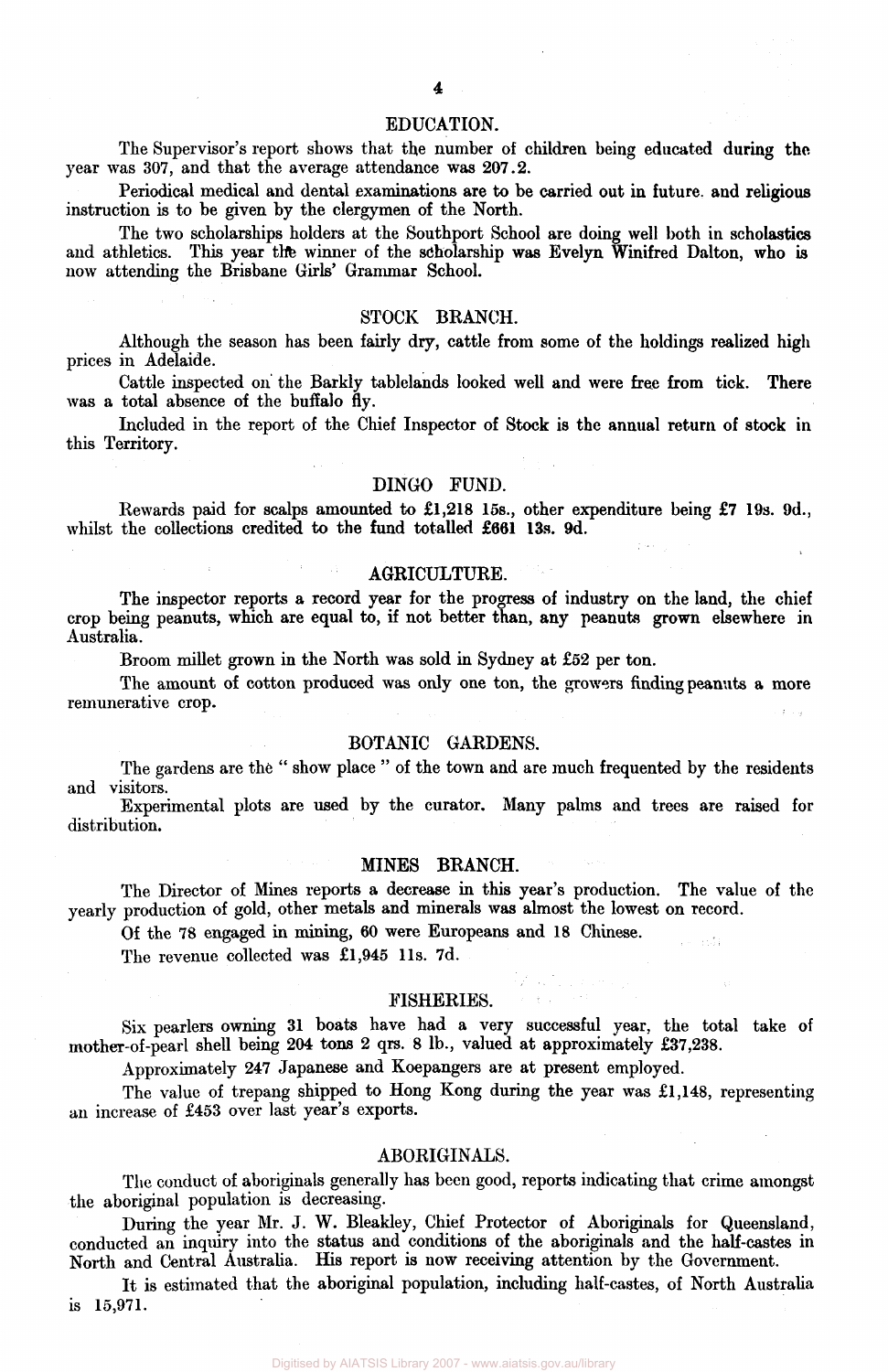#### REPORT OF THE CHIEF PROTECTOR OF ABORIGINALS.

EMPLOYMENT.

| During the year licenses to employ aboriginals were issued as follows :- |                         |                         |                      |                      |                      |                      |                  |                      |              |
|--------------------------------------------------------------------------|-------------------------|-------------------------|----------------------|----------------------|----------------------|----------------------|------------------|----------------------|--------------|
| Country                                                                  | $\ddot{\phantom{0}}$    | $\ddot{\phantom{1}}$    | $\ddot{\phantom{a}}$ | $\ddot{\phantom{0}}$ | $\ddot{\phantom{0}}$ | $\ddot{\phantom{1}}$ | $\bullet$        | $\bullet$ $\bullet$  | 307          |
| Town                                                                     | $\sim 100$ km s $^{-1}$ | $\sim 100$ km s $^{-1}$ | $\cdots$             | $\sim$ $\sim$        | $\sim$ 4 $\sim$      | $\ddotsc$            | $\ddot{\bullet}$ | $\ddot{\phantom{a}}$ | $\ldots$ 173 |
|                                                                          |                         |                         |                      |                      |                      |                      |                  |                      | 480          |
| Cancelled                                                                |                         | $\bullet$ $\bullet$     | $\bullet$            | $\ddot{\phantom{a}}$ | $\sim$               | $\ddot{\phantom{a}}$ | $\cdot$ $\cdot$  | $\sim$ $\sim$        |              |
| Agreements to the number of 220 were made.                               |                         |                         |                      |                      |                      |                      |                  |                      |              |

Total Revenue—£224 5s.

As a result of inquiry into the conditions under which aboriginals are employed in country districts, certain recommendations for amelioration were submitted, but were deferred pending Mr. Bleakley's investigations.

|                               |                      |                      | TRUST FUND.      |                      |                      |                      |             |                                         |  |
|-------------------------------|----------------------|----------------------|------------------|----------------------|----------------------|----------------------|-------------|-----------------------------------------|--|
|                               |                      |                      |                  |                      |                      |                      |             | $\mathbf f$ $\mathbf s$ , $\mathbf d$ , |  |
| Credit balance 1st July, 1928 | $\ddot{\phantom{a}}$ | $\bullet$ $\bullet$  | $\bullet$        | $\bullet$            | $\sim$ $\sim$        | $\ddot{\phantom{a}}$ | 908 16 3    |                                         |  |
| Receipts during year          | $\ddot{\phantom{a}}$ | $\ddot{\phantom{a}}$ | $\bullet\bullet$ | $\cdot$ .            | $\ddot{\phantom{a}}$ | $\ddot{\phantom{a}}$ | 1,491 14 4  |                                         |  |
|                               |                      |                      |                  |                      |                      |                      | 2,400 10 7  |                                         |  |
| Withdrawals during year       | $\bullet$            | $\bullet$ $\bullet$  | $\bullet$        | $\ddot{\phantom{0}}$ | $\cdot$ .            | $\sim$ $\sim$        | 1,199 19 8  |                                         |  |
| Balance, 1st July, 1929       | $\ddot{\bullet}$     | $\bullet$ $\bullet$  | $\bullet\bullet$ | $\bullet$ $\bullet$  | $\bullet$ $\bullet$  | $\bullet\bullet$     | 1,200 10 11 |                                         |  |

The total expenditure for the year was, North Australia, £3,059 18s. 1d., Canberra, £446 13s. 6d., a total of £3,506 l1s. 7d.

The expenditure was apportioned as follows :—

|                                                                        |                                                       |                                                                       |                      |                      |           |                      |                      |                      | $\mathbf{s}$ . | d.  |                     | $f$ $s$ $d$ . |  |
|------------------------------------------------------------------------|-------------------------------------------------------|-----------------------------------------------------------------------|----------------------|----------------------|-----------|----------------------|----------------------|----------------------|----------------|-----|---------------------|---------------|--|
| Canberra-<br>Purchase of blankets, &c.                                 |                                                       |                                                                       |                      | $\ddot{\phantom{0}}$ | $\bullet$ |                      |                      | $\ddot{\phantom{a}}$ |                |     | $\therefore$ 446 13 |               |  |
| North Australia-                                                       |                                                       |                                                                       |                      |                      |           |                      |                      |                      |                |     |                     |               |  |
| Rationing old and infirm aboriginals, Darwin excluded                  |                                                       |                                                                       |                      |                      |           |                      | $\ddot{\phantom{a}}$ | 836 17 5             |                |     |                     |               |  |
| Compound clinic, half-caste home, including sanitary charges, purchase |                                                       |                                                                       |                      |                      |           |                      |                      |                      |                |     |                     |               |  |
|                                                                        | drugs, telephone, aged and infirm aboriginals, Darwin |                                                                       |                      |                      |           |                      | . .                  | 1,656 1              |                | -3  |                     |               |  |
| Meals supplied to V.D. patients and suspects in country districts      |                                                       |                                                                       |                      |                      |           |                      | $\ddot{\phantom{a}}$ | 272 13               |                | 7   |                     |               |  |
| Defence, aboriginals                                                   |                                                       | $\bullet$ $\bullet$ $\bullet$ $\bullet$ $\bullet$ $\bullet$ $\bullet$ |                      | $\ddot{\phantom{a}}$ | $\bullet$ | $\cdot$ .            | $\ddot{\phantom{a}}$ | 48 11                |                | -6  |                     |               |  |
| Fares, sick aboriginals and others, including police escort            |                                                       |                                                                       |                      |                      |           | $\ddot{\phantom{a}}$ | $\blacksquare$       | 160                  | 8              | -8  |                     |               |  |
| Sundries                                                               | $\ddot{\phantom{0}}$                                  |                                                                       | $\ddot{\phantom{1}}$ |                      |           | . .                  | $\cdot$ .            | 85                   | 5              | - 8 |                     |               |  |
|                                                                        |                                                       |                                                                       |                      |                      |           |                      |                      |                      |                |     | 3,059 18            |               |  |
|                                                                        | Total                                                 |                                                                       |                      |                      |           |                      |                      |                      |                |     | 3.506               |               |  |

*Compound.—*-In pursuance of the policy of reducing the cost of maintenance of the compound and kindred institutions by utilizing the services of ambulatory patients, the following revenue was earned, including £181 14s. 6d. credited to the half-caste home and the compound for clothing and goods supplied to the Aboriginal Branch :—

|                                                      |                      |                      |                      |                      |                      |                      |                      |               | £      | s. d. |     |
|------------------------------------------------------|----------------------|----------------------|----------------------|----------------------|----------------------|----------------------|----------------------|---------------|--------|-------|-----|
| Sale of firewood                                     |                      | . .                  | $\ddot{\phantom{a}}$ | $\cdot \cdot$        | $\ddot{\phantom{a}}$ | $\ddot{\phantom{a}}$ | $\ddot{\phantom{a}}$ | $\sim$ $\sim$ | 162150 |       |     |
| Fish                                                 | $\ddot{\phantom{0}}$ | $\cdot$ $\cdot$      | $\bullet$            | $\ddot{\phantom{a}}$ | $\bullet$            | $\bullet$ $\bullet$  | $\ddotsc$            |               | 50     | - 0   | - 8 |
| Clothing                                             | $\ddot{\phantom{a}}$ | $\ddot{\phantom{0}}$ | $\ddot{\phantom{0}}$ | $\bullet$            | $\ddot{\phantom{a}}$ | $\bullet$            | $\ddot{\phantom{1}}$ |               | 134 5  |       | - 6 |
| Labour and miscellaneous                             |                      |                      | $\ddot{\phantom{0}}$ | $\ddot{\phantom{a}}$ | $\ddot{\bullet}$     | $\ddot{\phantom{a}}$ | $\ddot{\phantom{a}}$ |               | 191 17 |       | - 5 |
| Sustenance of aboriginals employed by the Government |                      |                      |                      |                      |                      | $\ddot{\phantom{a}}$ | $\ddot{\phantom{a}}$ |               | 179 9  |       | - 5 |
| Contributions by fathers of half-castes              |                      |                      |                      |                      |                      | $\ddot{\phantom{a}}$ | $\ddot{\phantom{a}}$ |               |        | 41 10 | - 0 |
|                                                      |                      |                      |                      |                      |                      |                      |                      |               | 759 18 |       |     |
|                                                      |                      |                      |                      |                      |                      |                      |                      |               |        |       |     |

The average daily number maintained at the compound and half-caste home was 194; there are now 88 half-castes in the home (28 males, 60 females). Eight of this number are employed by private employers. Every protection is afforded those girls at the institution who are so employed.

Seven new huts with concrete floors and a new store were erected at the compound during the year.

The actual cost of maintenance of the Institution including the salary of the Acting-Superintendent and Acting-Matron was £1,881 7s. l1d. or about 6d. per head per day.

Sick aboriginals in rural districts were given local medical attention by police, and station managers. Obstinate and important cases were sent to Darwin for treatment.

The amount expended in feeding sick aboriginals in country districts was £272 13s. 7d. Expenses incurred in transporting aboriginal patients to Darwin totalled £160 8s.

Supplies of drugs and equipment were forwarded regularly to rural treatment centres.

Details of cases treated at the Darwin clinic are shown in the report of the chief medical officer.

Distress amongst aged and infirm aboriginals was alleviated by the issue of rations and blankets.